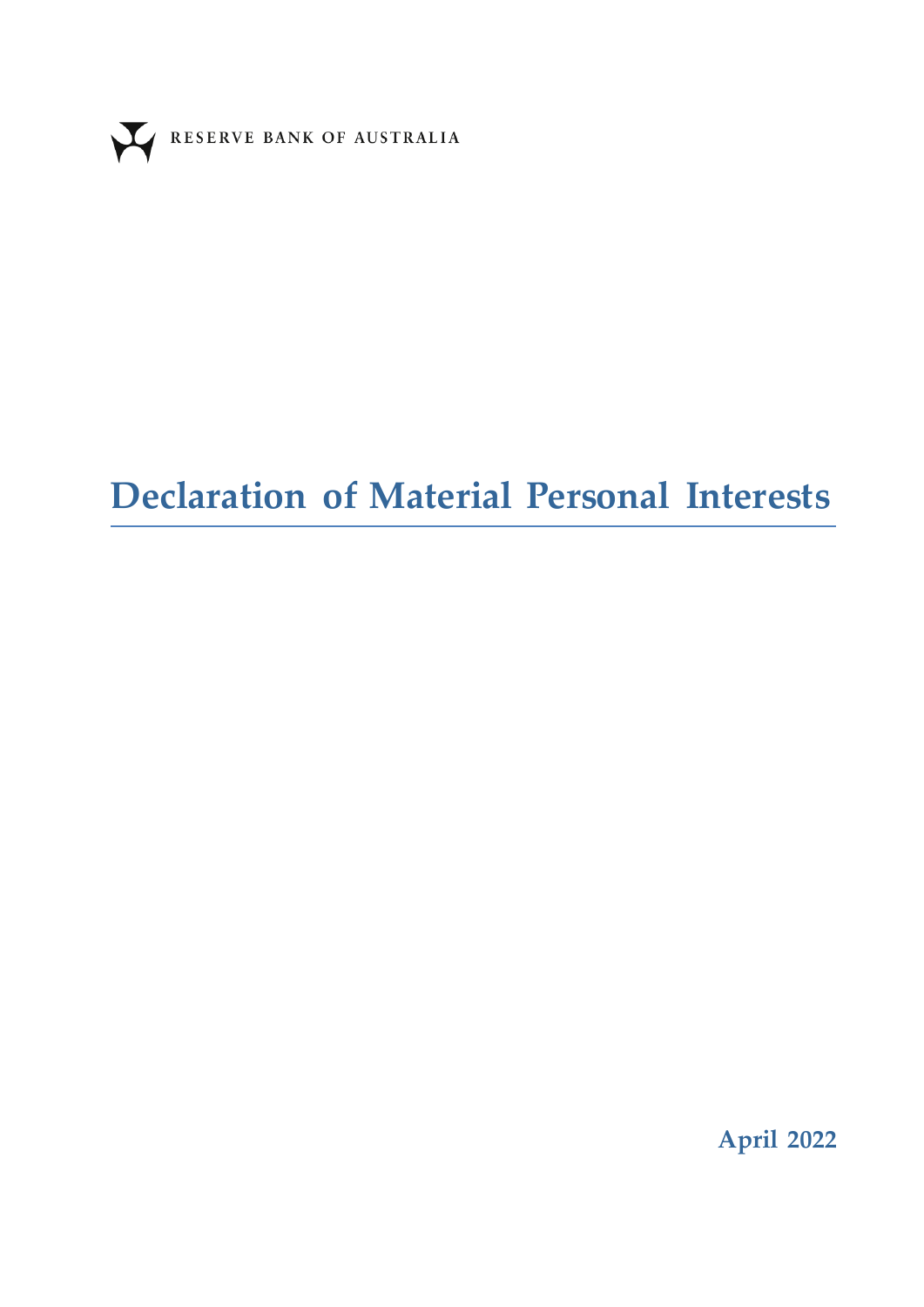| Name:                    | Michele Bullock |
|--------------------------|-----------------|
| Position Title:          | Deputy Governor |
| Signature:               |                 |
| <b>Declaration Date:</b> | 4 April 2022    |

# **1. Shareholdings in Public and Private Companies (including holding companies)**

|                       | Name of company (including holding and subsidiary companies if applicable) |
|-----------------------|----------------------------------------------------------------------------|
| Self                  | None                                                                       |
| Spouse                | BHP, Telstra, AMP, Goodmans                                                |
| Dependent<br>Children | <b>NA</b>                                                                  |

# **2. Family and Business Trusts and Nominee Companies**

|                       | Name of trust /<br>nominee company | Nature of operations | <b>Beneficial interest</b> |
|-----------------------|------------------------------------|----------------------|----------------------------|
| Self                  | None                               |                      |                            |
| Spouse                | None                               |                      |                            |
| Dependent<br>Children | <b>NA</b>                          |                      |                            |

#### **3. Real Estate**

|                       | Location<br>(suburb only) | Purpose for which owned<br>(residence or investment) |
|-----------------------|---------------------------|------------------------------------------------------|
| Self                  | Five Dock                 | Residence                                            |
|                       | Five Dock                 | Investment                                           |
|                       | Drummoyne                 | Investment                                           |
| Spouse                | Five Dock                 | Residence                                            |
|                       | Five Dock                 | Investment                                           |
|                       | Drummoyne                 | Investment                                           |
| Dependent<br>Children | <b>NA</b>                 |                                                      |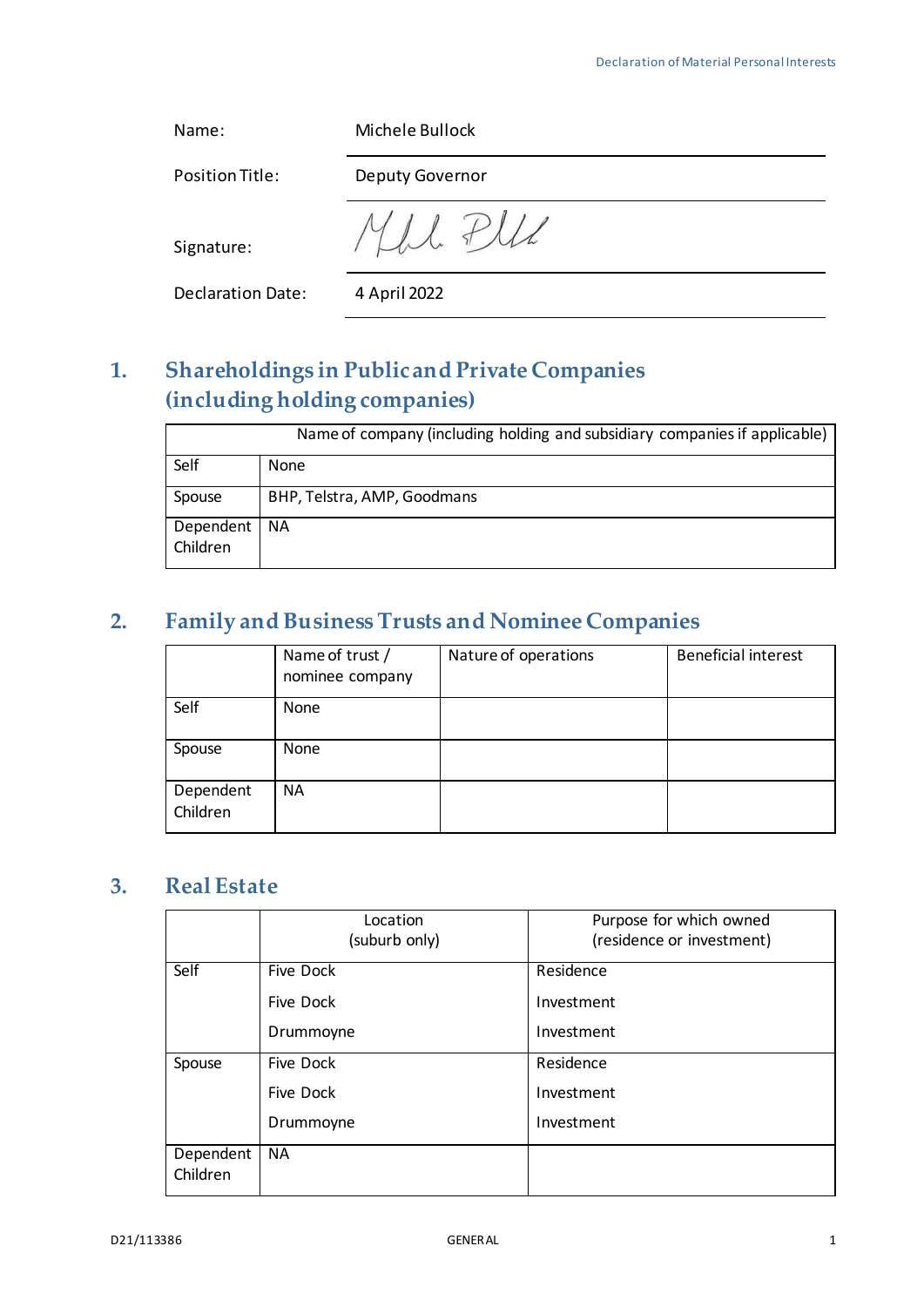# **4. Registered Directorships of Companies**

|                       | Name of Company                                  | <b>Activities of Company</b>                                                                  |
|-----------------------|--------------------------------------------------|-----------------------------------------------------------------------------------------------|
| Self                  | Communities for<br><b>Communities Foundation</b> | Not for profit charity. Supports home building<br>overseas and local community organisations. |
| Spouse                | None                                             |                                                                                               |
| Dependent<br>Children | <b>NA</b>                                        |                                                                                               |

## **5. Partnerships**

Indicate the nature of the interests and the activities of the partnership

|                       | Name      | Nature of Interests | <b>Activities of Partnership</b> |
|-----------------------|-----------|---------------------|----------------------------------|
| Self                  | None      |                     |                                  |
| Spouse                | None      |                     |                                  |
| Dependent<br>Children | <b>NA</b> |                     |                                  |

#### **6. Liabilities**

Indicate the nature of the interests and the activities of the partnership

|                       | Nature of Liability<br>(mortgage, credit card, etc.) | Creditor     |
|-----------------------|------------------------------------------------------|--------------|
| Self                  | Credit card                                          | CBA, ANZ     |
|                       | Margin Loan                                          | <b>CBA</b>   |
|                       | Mortgage                                             | Gateway Bank |
| Spouse                | Credit card                                          | <b>NAB</b>   |
|                       | Mortgage                                             | Gateway Bank |
| Dependent<br>Children | <b>NA</b>                                            |              |

## **7. Bonds, Debentures and Like Investments**

Indicate the nature of the interests and the activities of the partnership

| Type of Investment | Body in which investment is held |
|--------------------|----------------------------------|
|--------------------|----------------------------------|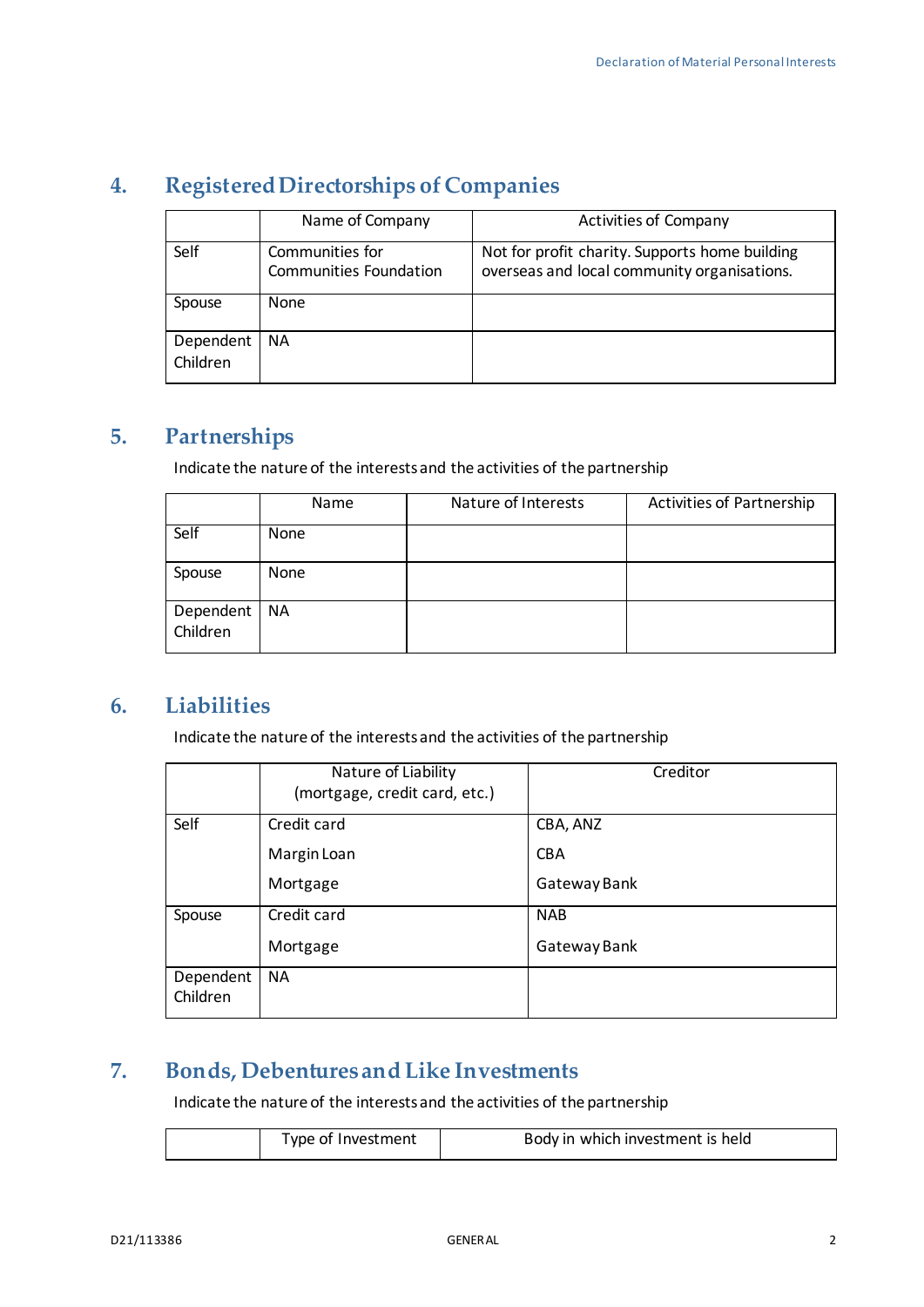| Self                     | None |  |
|--------------------------|------|--|
| Spouse                   | None |  |
| Dependent NA<br>Children |      |  |

## **8. Managed Funds and Exchange Traded Funds**

|                       | Type of Investment | Body in which investment is held |
|-----------------------|--------------------|----------------------------------|
| Self                  | Managed Fund       | North Investments                |
| Spouse                | ETFs (Index Funds) | Various                          |
| Dependent<br>Children | ΝA                 |                                  |

## **9. Saving or Investment Accounts**

Indicate their nature and the name of bank or other institutions concerned

|           | Nature of Account | Name of Bank/Institution           |
|-----------|-------------------|------------------------------------|
| Self      | Savings account   | CBA, Gateway Bank                  |
|           | Super             | <b>Australian Retirement Trust</b> |
| Spouse    | Savings account   | NAB, Gateway Bank                  |
|           | Super             | Wilsons                            |
| Dependent | <b>NA</b>         |                                    |
| Children  |                   |                                    |

#### **10. Other Significant Assets**

Indicate the nature of the interests and the activities of the partnership

|                          | Nature of other assets |
|--------------------------|------------------------|
| Self                     | None                   |
| Spouse                   | None                   |
| Dependent NA<br>Children |                        |
|                          |                        |

### **11. Other Sources of Income**

Not including salary at the Reserve Bank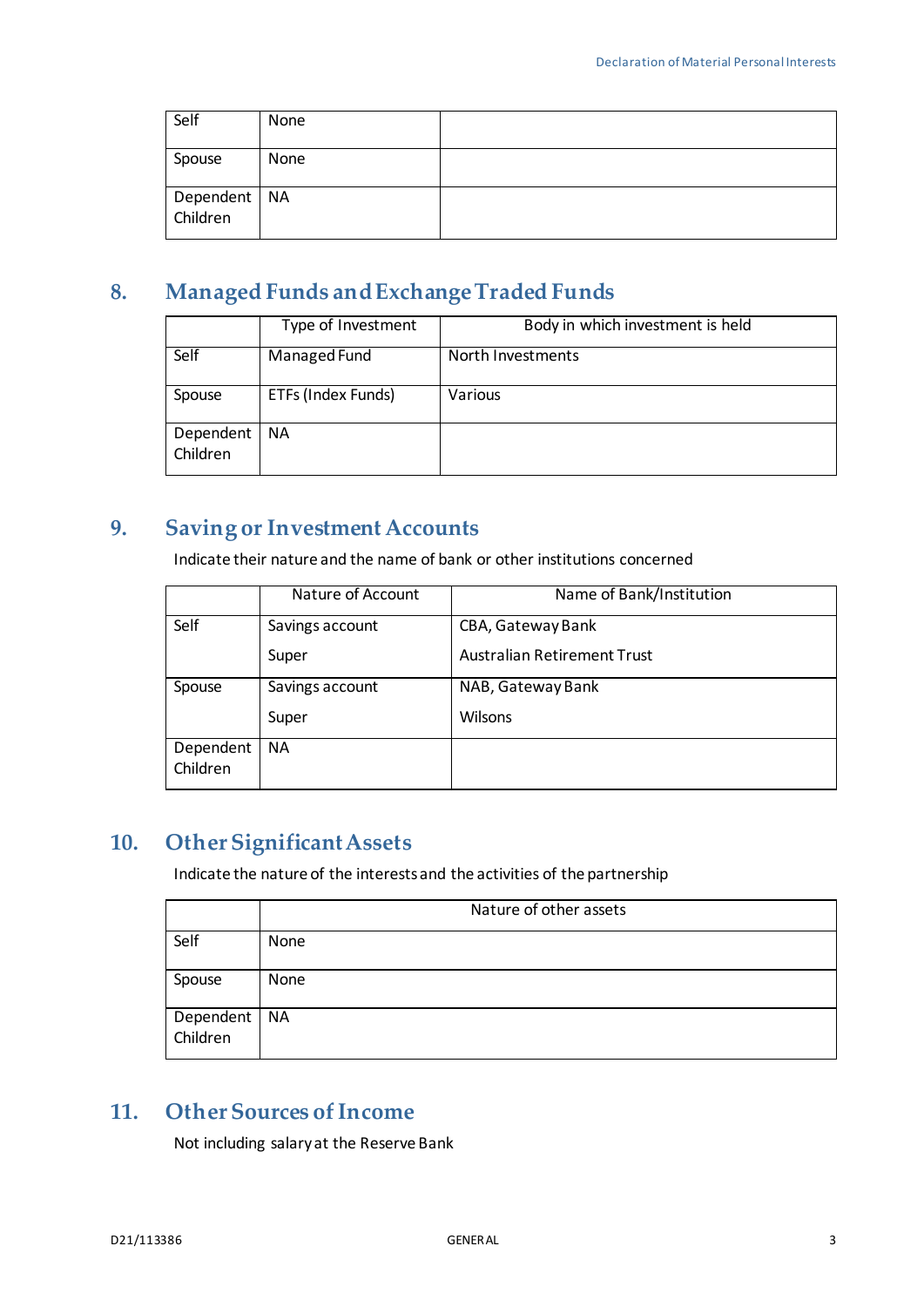|                       | Nature of Income                    |
|-----------------------|-------------------------------------|
| Self                  | None                                |
| Spouse                | Salary from Altis Property Partners |
| Dependent<br>Children | <b>NA</b>                           |

#### **12. Gifts (valued over \$100)**

Not including gifts received in a purely personal capacity (from friends/family, etc.) unless it is judged that an appearance of conflict of interest may be seen to exist

Published [separately](https://www.rba.gov.au/about-rba/gifts-and-benefits-register/)on Reserve Bank website (updated quarterly)

#### **13. Sponsored travel or hospitality (valued over \$300)**

Not including official travel at the expense of the Reserve Bank

|                       | Details of travel/hospitality |
|-----------------------|-------------------------------|
| Self                  | None                          |
| Spouse                | None                          |
| Dependent<br>Children | <b>NA</b>                     |

## **14. Membership of any organisation where a conflict of interest with official duties could foreseeably arise (or be seen to arise)**

Include for example, airline clubs, private membership clubs etc.

|                       | Name of organisation |
|-----------------------|----------------------|
| Self                  | None                 |
| Spouse                | None                 |
| Dependent<br>Children | <b>NA</b>            |

#### **15. Any other interests not previously declared**

Indicate any other interests where a conflict of interest with official duties could foreseeably arise or be seen to arise

Name of interests